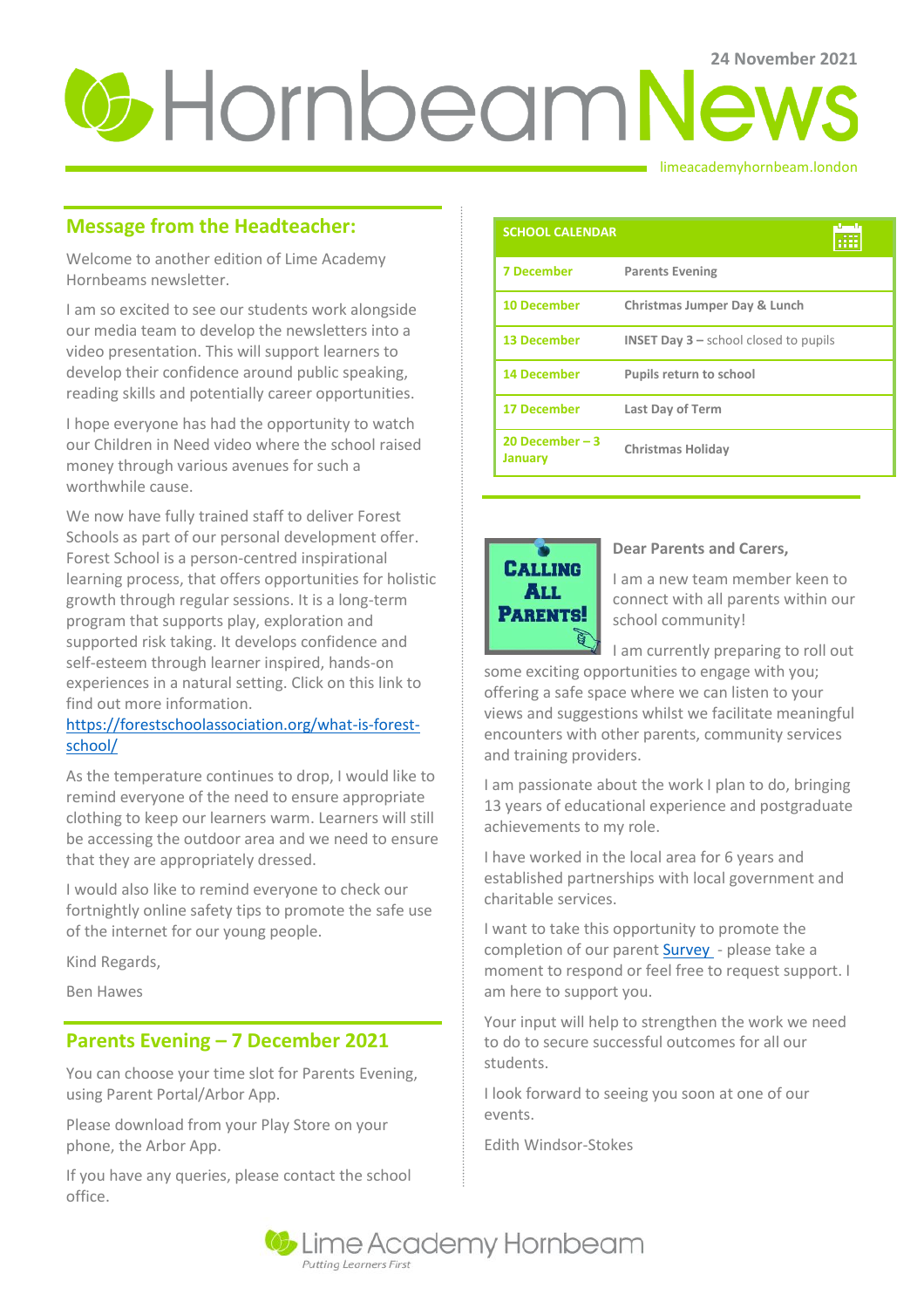#### **Learning @ BFH – Ruby Class**

Ruby class have been having a busy Autumn term and have enjoyed linking their learning to the theme of winter wonderland. During attention autism sessions the class have been creating winter tree scenes using powdered paint and collage materials, whilst in science sessions they have been investigating freezing and melting by creating frozen fruit bags and yogurt ice pops



Last Friday was a busy day with the class sharing their amazing Black History Month project in an online assembly, an aeroplane mobile celebrating the life of Bessie Coleman, and enjoying Children in Need by joining many of their peers and staff in non-uniform. We even had our very own class mascot!





The class have been developing their fine motor skills in creative ways. They have been practicing core skills needed in food preparation such as spreading, by creating towers out of foam soap and building blocks, and crafting vibrant snowflake designs by threading, looping, and wrapping wools and ribbons.





#### **Learning @ WM – Fox Class**

Fox class is delivering this week's newsletter! There have been many exciting events happening around the school recently. There were Anti-bullying week activities, the Children in Need Pyjama Day Fundraiser, and a football tournament.

For Anti-Bullying week, many classes completed lessons focusing on recognising bullying and how it can be prevented. For instance, my class explored how negative peer pressure can sometimes be used to force students into making poor decisions. There was also an anti-bully sensory workshop which several classes took part in to help them better understand their feelings and emotions. (Pictures below)



Lastly, we want to wish congratulations to the boys who attended last week's football tournament. The team played hard and managed to finish mid-table for the day. It was an enjoyable day with some great goals, outstanding defensive plays and superb goalkeeping! We will continue to send different groups of students to attend tournaments. They are ongoing throughout the entire school year.



Looking ahead, we have some classes starting swimming lessons at the Waltham Forest Feel Good Centre next week! Additionally, Classes will start putting up Christmas decorations and begin our countdown to the holidays! The school will look amazing!

Thank you for reading!

Terry Fox Class